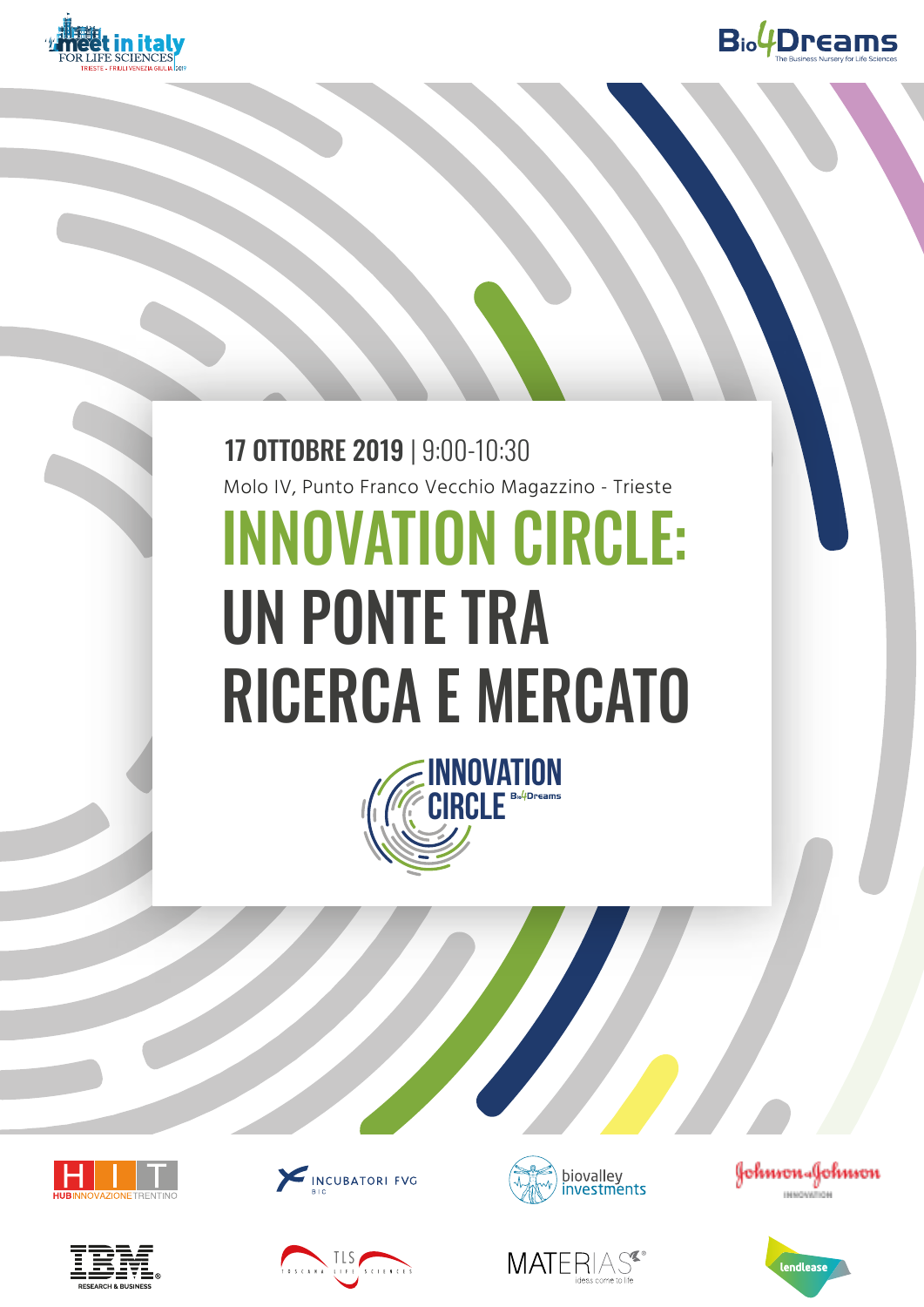## **INNOVATION CIRCLE:** UN PONTE TRA RICERCA E MERCATO



Per valorizzare e promuovere le startup più promettenti nelle Life Sciences, Bio4Dreams ha creato Innovation CircleTM, uno spazio fisico dove i protagonisti della catena dell'innovazione e del trasferimento tecnologico possono incontrarsi e lavorare insieme, unendo risorse, network e competenze.

All'interno di Innovation Circle™, Bio4Dreams e i partner del progetto, organizzeranno incontri periodici a tema per discutere su specifici progetti imprenditoriali e startup in fase very early stage, provenienti dai loro network internazionali, e per definirne specifici percorsi di sviluppo.

L'obiettivo è affrontare il trasferimento tecnologico in modo innovativo, discostandosi dall'approccio tradizionale, offrendo una concreta opportunità di collaborazione tra i soggetti dell'area pre-competitiva, che ottimizzi le risorse e massimizzi l'efficienza dell'intera filiera.

In questo workshop verrà presentato Innovation Circle™. focalizzando diversi punti di vista in una tavola rotonda con i seguenti relatori:

- Fabio Bianco, Chief Scientific Officer, Bio4Dreams
- Gianluca Carenzo, Technology Transfer Manager, Hub Innovazione Trentino
- Giorgio Gerometta, General Manager, BIC Incubatori FVG
- Giovanni Loser, President Investment Committee, Biovalley Investments
- Marcella Origgi, Innovation Ambassador Italy, Johnson & Johnson Innovation
- Fabrizio Renzi, Director of Research Innovation & Technology, IBM Italia
- Francesco Senatore, Business Development, Toscana Life Sciences



## **CD PANAKES**







## **CONSTANT CONSTRUCT:**<br>
International CIRCLE: BRIDGING THE GAP BETWEEN RESEARCH AND BUSINESS



Aiming to enhance and boost the most promising Life Sciences startups, Bio4Dreams has created Innovation CircleTM, a physical space where the different stakeholders of the innovation and technology transfer value chain can meet and work together, side by side, pooling resources, networks and skills.

> Within Innovation Circle™, Bio4Dreams and its partners will organize regular themed meetings where specific entrepreneurial projects at a very early stage of development, coming from their international networks, will be discussed in order to define personalized development programs.

> > The goal is to move away from the traditional technology transfer implementation and deliver a completely innovative approach, where all the players in the pre-competitive space can truly cooperate on selected projects thus optimizing resources and maximizing the efficiency of the whole value chain.

In this workshop, Innovation Circle™ will be presented, focusing on different points of view in a round table with the following speakers:

- Fabio Bianco, Chief Scientific Officer, Bio4Dreams
- Gianluca Carenzo, Technology Transfer Manager, Hub Innovazione Trentino • Giorgio Gerometta, General Manager, BIC Incubatori FVG
- Giovanni Loser, President Investment Committee, Biovalley Investments
- Marcella Origgi, Innovation Ambassador Italy, Johnson & Johnson Innovation
- Fabrizio Renzi, Director of Research Innovation & Technology, IBM Italia
- Francesco Senatore, Business Development, Toscana Life Sciences

## PARTNER LOCATION



**MILANO**

MIND - Milano Innovation District Via Cristina Belgioioso 171 20157 Milano



**TRIESTE**

Convention Center di Trieste Porto Vecchio, Magazzini 27 e 28 34132 Trieste